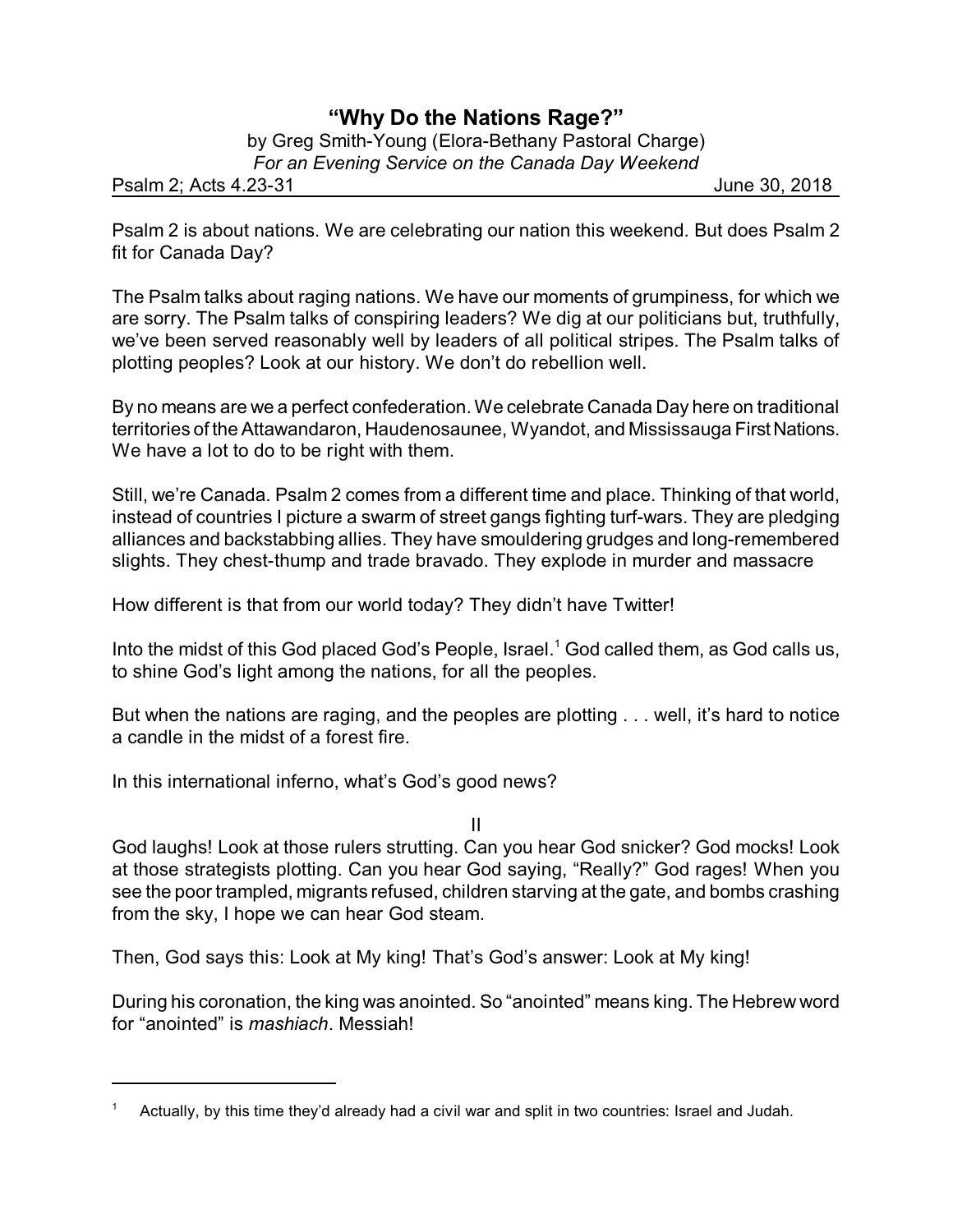"Look at My messiah," says God.

Picture the scene. The old king, tested and experienced, dies. His son becomes "messiah," king. Not because he's applied and been found qualified. Not because he has a resume of solid experience. Not because he got the most votes. Only because of who his daddy was. So everyone is wondering about this new guy. Does he have what it takes? What sort of "messiah" will he be?<sup>2</sup>

So God says, *"This is my king. From now on, he is my son. So respect him. Honour him. If you need protection, come to him. If you are up to no good, fear him."*

This is the message of Psalm 2: in this dangerous gangster world we live in, God has given a king. God endorses him. God stands behind him. So we should obey him.

This worries me.

You know that saying, *"Power tends to corrupt, and absolute power corrupts absolutely."*<sup>3</sup> The idea is that if someone gains power, they will probably turn rotten. The more power they have, the more rotten they become.

That has wisdom to it. I wonder, though, if might be even more accurate to say this. We all have our corruptions. We are all rotten in some way or another.

What power does, is this. It gives an already-corrupted person more ability:

- a) to act out their corruptly, and
- b) to believe the lie that they are not corrupt. (For, who dares tell the king that he is naked?)

Remember David? He was chosen by God, and the greatest king of God's People. Remember Bathsheba, the missus next door? I doubt David was the only fellow engaging in sexual misconduct that day. Being king did not make him any worse than the rest of us. What his power did, though, is give David more ability to transgress, coerce, cover-up, murder, and (almost) get away with it. And, power told him he had the right to.

III

<sup>&</sup>lt;sup>2</sup> For the wisdom of regarding Psalm 2 as part of a coronation ritual, see Water Brueggemann and William H. Bellinger, Jr., Psalms, New Cambridge Bible Commentary (New York: Cambridge University Press, 2014), 32.

 $3$  This was said by John Dalberg-Acton. A Roman Catholic, he said it in the context of a debate about papal infallibility. I appreciate the irony of someone who went by a title of British nobility and priviledge ("the Lord Acton") offering wisdom on the dangers of power. It's almost as presumptuous as someone who is given the honorific "the reverend" extolling the necessity of humility. For the entire quote and its background, see https://en.wikipedia.org/wiki/John\_Dalberg-Acton, 1st\_Baron\_Acton.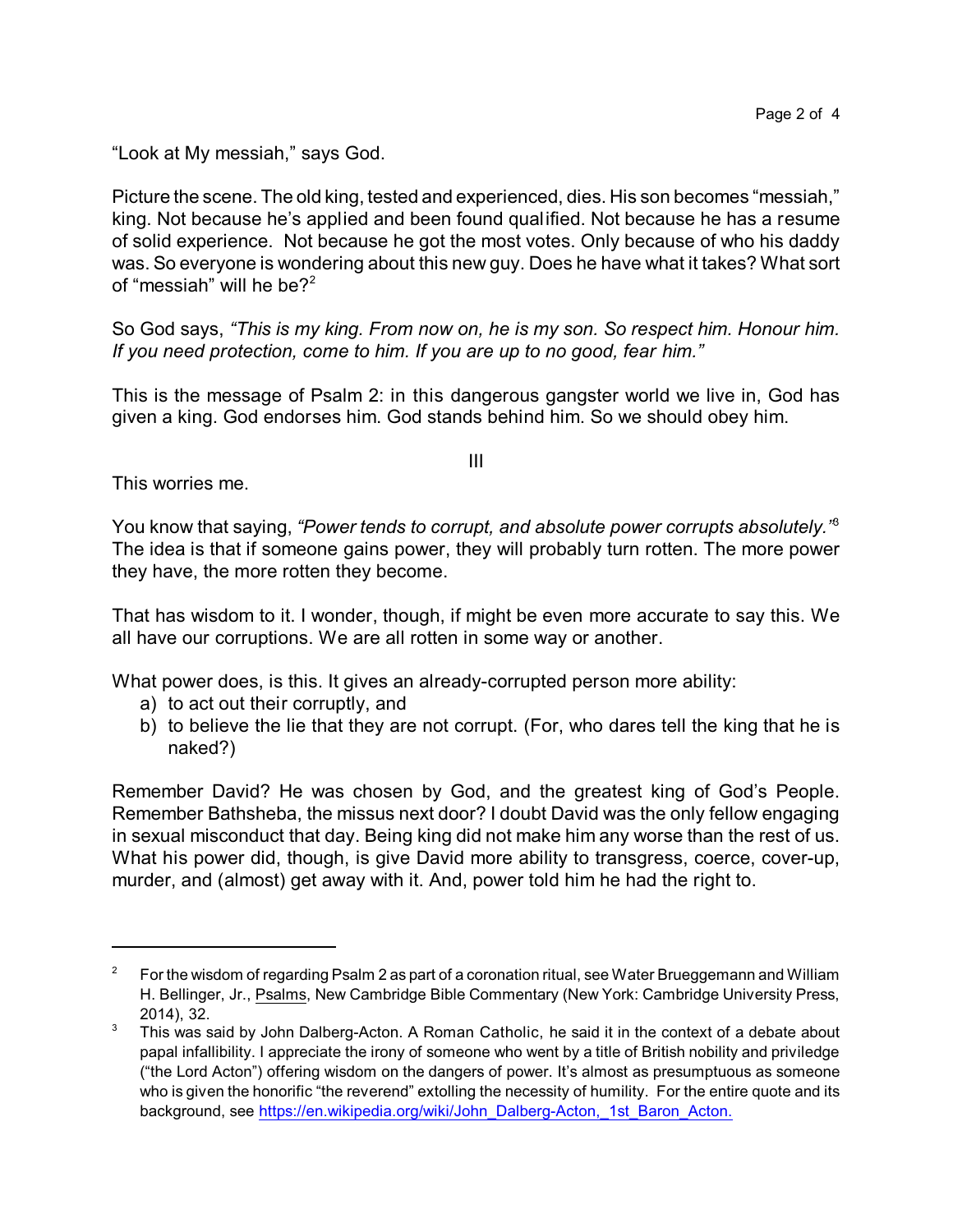Remember, Psalm 2's message is that in this dangerous world, God has given a king. The danger I see is what that message does to the person who is crowned.

Whisper to me (or any of us) that God has especially chosen me, God has given me this power, my glory is for God's glory, my mission is God's mission, God is on my side, and top it off with bows or salutes when I walk into the room . . . I might start thinking I am very good. I can do no wrong. And I become very dangerous.

What happens when a whole nation believes that? No, I'm not singling out any particular country here, except perhaps our own. Do we believe our own press? . . . We're the best in the world. The world needs more of us. We possess a special virtue. We act with the best intentions. We are very nice about it . . . What does that do to us? Does it make it harder for us to admit when we are wrong? I don't mean formal apologies that. I mean really admit it. Can a people that prides its goodness, really confess and grieve its shame?

Those kings of Israel were, really, just like us, and all people, and all nations. A mixed meal of fine wine and rotted meat. Some were great. Some were terrible. All were called "messiah."

VI

So, what's the good news? What of God's answer to this dangerous world of raging nations? A world where power corrupts the already-corrupted? What is the good news in God's answer of a king?

It was the earliest days of the Jesus-movement. Two of its leaders, Peter and John, were taken into custody for crimes against the public order; they had healed a man and proclaimed Jesus. They received a conditional sentence and were discharged. They quickly returned to their friends, and a celebration of God broke out.

As they celebrated, they remembered Psalm 2:

*Why did the [nations] rage, and the peoples [plot empty things]? The kings of the earth took their stand, and the rulers have gathered together against the Lord and against his Messiah.*

They remembered how king, governor, people of God and peoples of the nations, had stood against God's King Jesus. And how they had God's Messiah crucified. And how God raised God's Messiah from the dead.